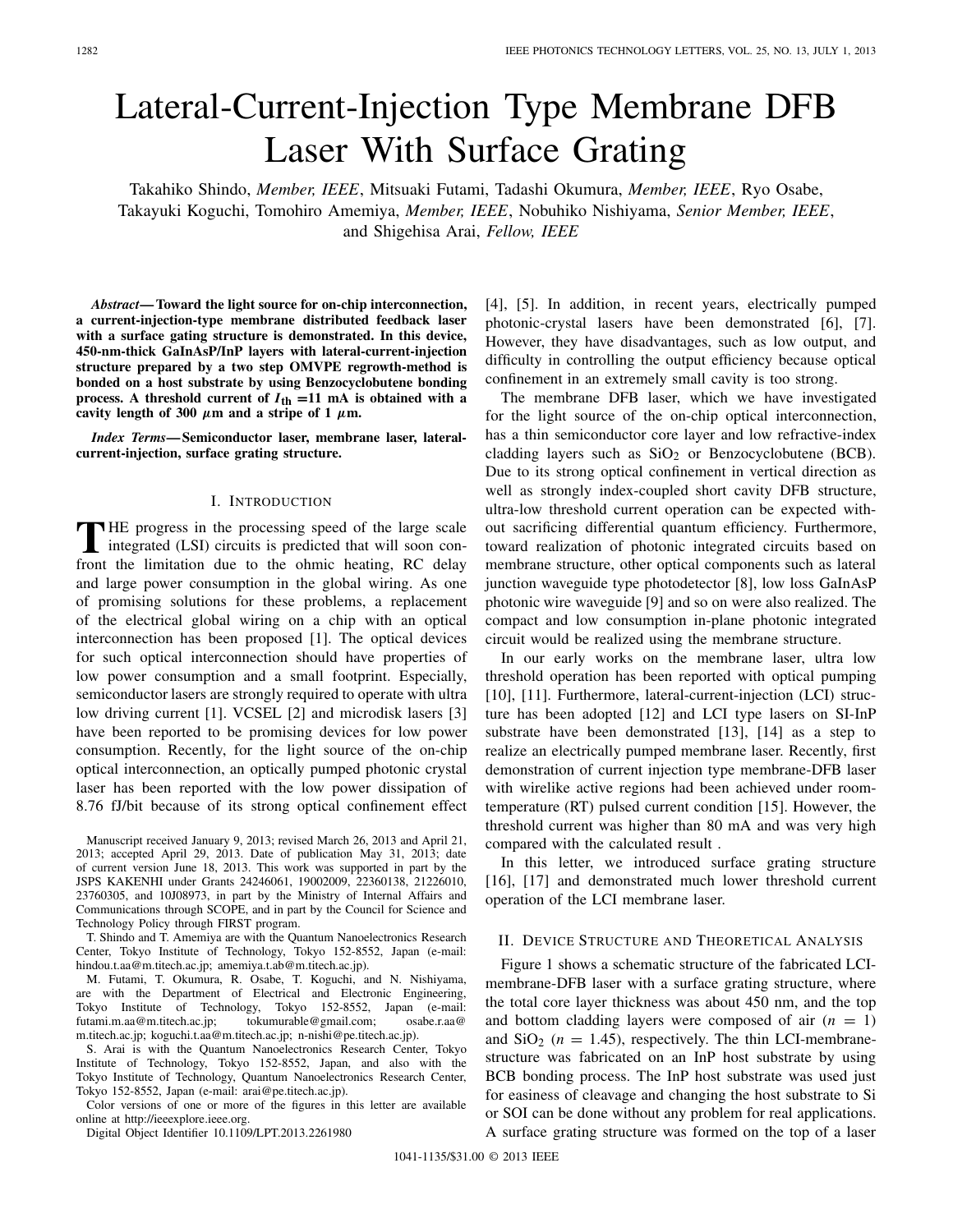

Fig. 1. Schematic device structure of the lateral-current-injection semiconductor membrane laser with surface grating structure.



Fig. 2. Cross sectional optical mode field of various LCI type lasers.

stripe by etching a part of the InP cap layer. Due to the high index contrast between the GaInAsP core layer and air or the  $SiO<sub>2</sub>$  cladding layer, the optical confinement factor in the active layers and the index coupling coefficient of the surface grating can be enhanced.

Figure 2 shows the comparison of the calculated cross sectional optical mode field in the core layer of the various LCI type lasers. The stripe width of these devices was assumed to be 1  $\mu$ m, and InP regions were formed at the both sides of the laser stripe. The core layer consists of 5 quantum wells with 6-nm-thick wells and 9-nm-thick barriers sandwiched by GaInAsP optical confinement layers, and a 10-nm-thick undoped InP top layer. Fig. 2 (a) shows LCI-DFB laser on SI-InP substrate we demonstrated previously [17], and Figs. 2(b) and 2(c) show those of membrane lasers with the total core layer thickness of 450 nm and 200 nm, respectively. The estimated optical confinement factor in 5 quantum-wells of the LCI-DFB laser on SI-InP is relatively low value of  $\xi =$ 3.85%, when the stripe width is  $W_s = 1 \mu m$ . This is because of asymmetric vertical optical confinement structure (i.e. the upper cladding is air  $(n = 1)$  and the lower cladding is InP  $(n = 3.17)$ ). By adopting the stripe width of 2  $\mu$ m, the optical confinement factor can be enhanced to be about 5%, however the threshold current becomes higher due to an increase of the volume of the active region. In contrast, an enhancement of the optical confinement factor can be realized in the membrane structure with the low refractive index material of air  $(n = 1)$ and  $SiO<sub>2</sub>$  ( $n = 1.45$ ) to both upper and lower cladding layers, respectively. In this letter, we adopted the total core layer thickness of 450 nm, and the optical confinement factor was estimated to be 10.0%. Furthermore, by adopting the core layer thickness of less than 200 nm, the optical confinement factor can be enhanced to be more than 15%.



Fig. 3. Calculated threshold current dependence on the cavity length of various LCI type lasers.

Figure 3 shows the calculated threshold current dependence on the cavity length of 3 types of LCI lasers shown in Fig. 2. The threshold current of these devices were calculated by using the coupled wave theory. In this calculation, the internal quantum efficiency was assumed to be 100%. As reduction of core layer thickness, not only the enhancement of the optical confinement in the active region but also the enhancement of the index-coupling coefficient of the grating can be attainable. The estimated coupling coefficient of the structures in Figs. 3(a), 3(b), and 3(c) were  $\kappa = 100 \text{ cm}^{-1}$ , 150 cm<sup>-1</sup>, and 1500 cm−1, respectively. As a result, threshold current less than 1 mA can be realized in the membrane laser with core layer thickness of 450 nm (Fig. 3(b)). This value is around a half of that of the structure we previously demonstrated (Fig. 3(a)). In addition, by the reduction of the core layer thickness to 200 nm, threshold current can be further reduced to 200  $\mu$ A when the cavity length of about 50  $\mu$ m is used.

### III. EXPERIMENTAL RESULT

Figure 4 shows the fabrication process of the LCI-membrane laser by using BCB bonding process. An initial wafer, consisting of 1% compressively-strained 5-quantum-wells (CS-5QWs, 6 nm thick) sandwiched by symmetric GaInAsP optical confinement layers (OCLs) and a 50-nm-thick InP cap layer, was prepared by OMVPE method. The LCI structure was formed by two step regrowth method [13]. First, the mesa structure was formed by  $CH_4/H_2$  reactive ion etching (RIE) process. After removing damaged surface by wet chemical cleaning, n-InP was selectively regrown on both sides of the mesa structure. Next narrow  $(1-\mu m)$  stripe was formed by etching a part of the mesa structure, p-InP and GaInAs contact layers were regrown in the same way. Then, the membrane structure was formed by using BCB bonding process [9]. After depositing 1  $\mu$ m-thick SiO<sub>2</sub>, 2  $\mu$ m-thick BCB was coated on the regrown wafer and a host InP substrate, and the wafer was attached upside down to the host substrate. Therefore, the total thickness of the BCB layer after bonding was expected to be about 4  $\mu$ m. By using this bonding process, we could obtain the BCB thickness of less than 2  $\mu$ m [9]. Then the InP substrate and etch stop layers of the regrown wafer were removed by polishing and wet chemical etching. Next, Ti/Au electrodes were deposited on both p-GaInAs contact layer (p-InP side cladding was partially removed to expose this contact layer) and n-InP layer. Finally, the surface grating pattern was formed by electron-beam lithography and  $CH_4/H_2$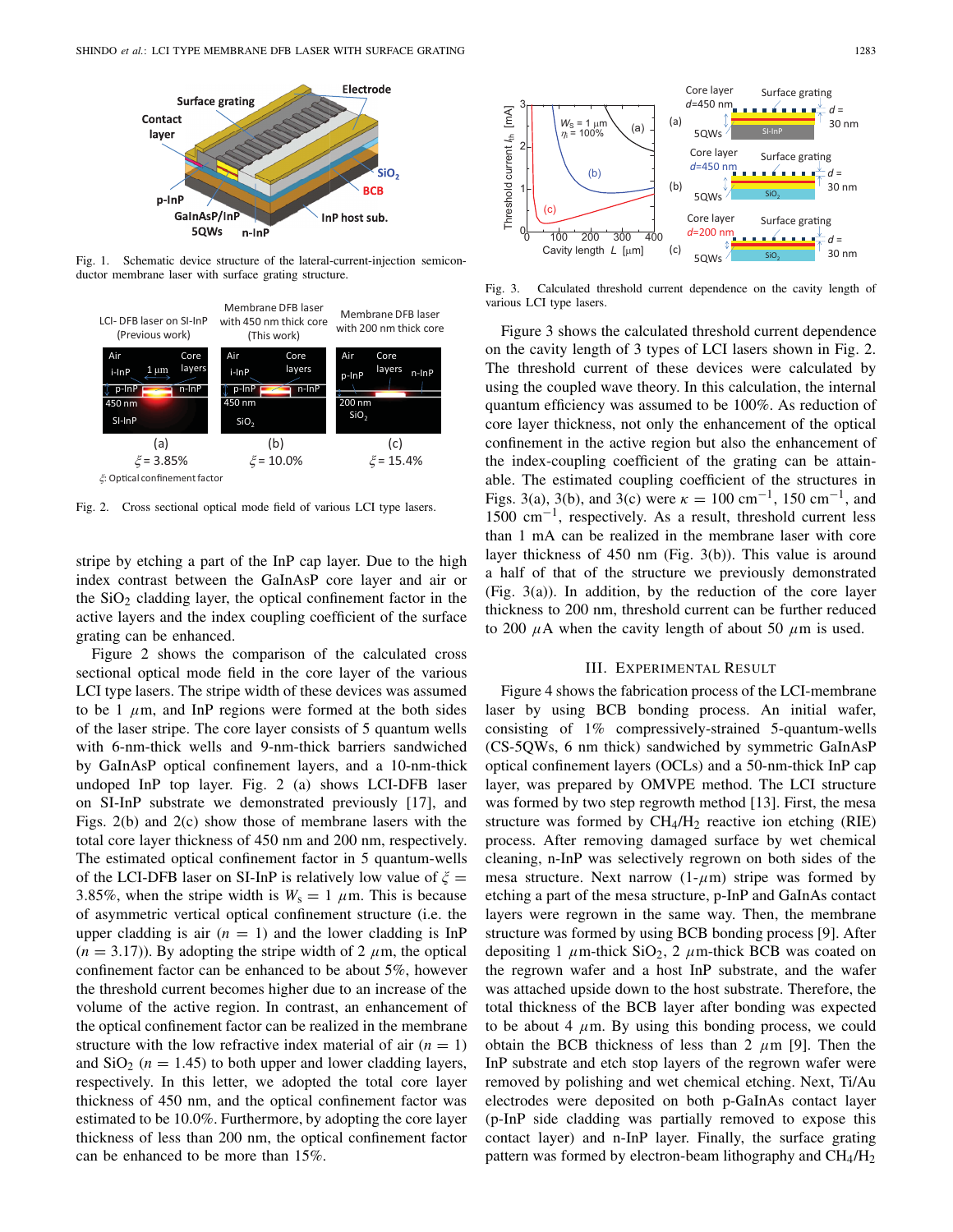

Fig. 4. Fabrication process of LCI-membrane laser by using BCB bonding process.



Fig. 5. Cross sectional SEM view of the LCI-membrane structure formed by BCB bonding process.

RIE on the top InP cap layer at the laser stripes. The grating period and the depth were 255 nm and 30 nm, respectively. The index-coupling coefficient of this grating was estimated to be  $\kappa = 150 \text{ cm}^{-1}$ .

Figure 5 shows the SEM view of the fabricated membrane structure, where the membrane structure with core layer thickness of 450 nm was successfully fabricated on the host InP substrate by using BCB bonding process. The estimated BCB thickness was about 4  $\mu$ m. The upper and lower cladding layers were low refractive index materials of air and  $SiO<sub>2</sub>$ , respectively. In addition, the lateral p-i-n structure was fabricated by forming the p- and n-InP regions at the sides of the core layer, and flat top surface of membrane structure was obtained.

Figure 6 shows a light output and voltage-current characteristics of the LCI-membrane-DFB laser with a surface grating structure under room-temperature pulsed-current condition  $(1 \mu s$ -width, 1 ms-period). The cavity length and the stripe width were  $L = 300$ - $\mu$ m and 1- $\mu$ m, respectively. A threshold current of 11 mA, which was much lower than the previous report was obtained [15], however it was approximately 10 times higher than that of the theoretical value shown in Fig. 3. This might be attributed to low internal quantum efficiency of



Fig. 6. Lasing characteristics of the fabricated membrane laser with the cavity length of 300  $\mu$ m.

the LCI type lasers due to non-radiative recombinations at the surface of the core layer. The internal quantum efficiency of the LCI laser on SI-InP was estimated to be about 40% [12]. In case of the LCI-membrane laser, more lower internal quantum efficiency was expected because the membrane structure has two sides to its semiconductor surface (upper and lower sides of the core layer). The differential quantum efficiency of the fabricated device was about 2.5%. This value is less than onetenth of the estimated  $\eta_d$  of 29% from the coupled wave theory. Therefore, internal quantum efficiency  $\eta_i$  of the fabricated LCI-membrane laser is thought to be less than 10%, and the threshold current is expected to be 9.2 mA. In order to suppress such non-radiative recombination, we already reported some novel core structures suited for LCI-membrane lasers and can expect their highly-efficient operations with  $\eta_i$  of around 70% [16], [17]. Furthermore, poor lasing characteristics are attributed to poor a BCB bonding process since air voids were trapped in the bonding interface which might have resulted in large waveguide loss. In fact, a GaInAsP low loss membrane-wire waveguide has already been demonstrated using special BCB bonding process [9]. Improvements of the BCB bonding technique are also essential. As previously described, the final target of the membrane laser is a realization of ultra-low threshold current operation by enhancing the optical confinement factor and index coupling coefficient. In addition to the improvements of internal quantum efficiency and waveguide loss, introduction of a thinner core layer (∼ 200 nm) and shorter cavity structure (∼ 50 µm) is required toward realization of ultra-low threshold current operation shown in Fig.3

The differential series resistance and the voltage at the threshold were around 78  $\Omega$  and 1.7 V, respectively. Since the rise-up voltage was around 0.8 V and was similar to conventional lasers in 1.5 µm wavelength region, the relatively high threshold voltage is attributed to a higher series resistance which was 3.1 times higher than that of LCI-DFB laser with 400 nm thick core layer prepared on a SI-InP substrate [16]. A continuous-wave operation was not obtained because of heat generation due to the high series resistance. Furthermore, by introducing thin core layer thickness of less than 200 nm and short cavity length of less than 50  $\mu$ m, the series resistance is expected to increase. In the current device, the distance between the edge of the active region and metal electrode in p-doped InP region was set to be  $3 \mu$ m. The estimated